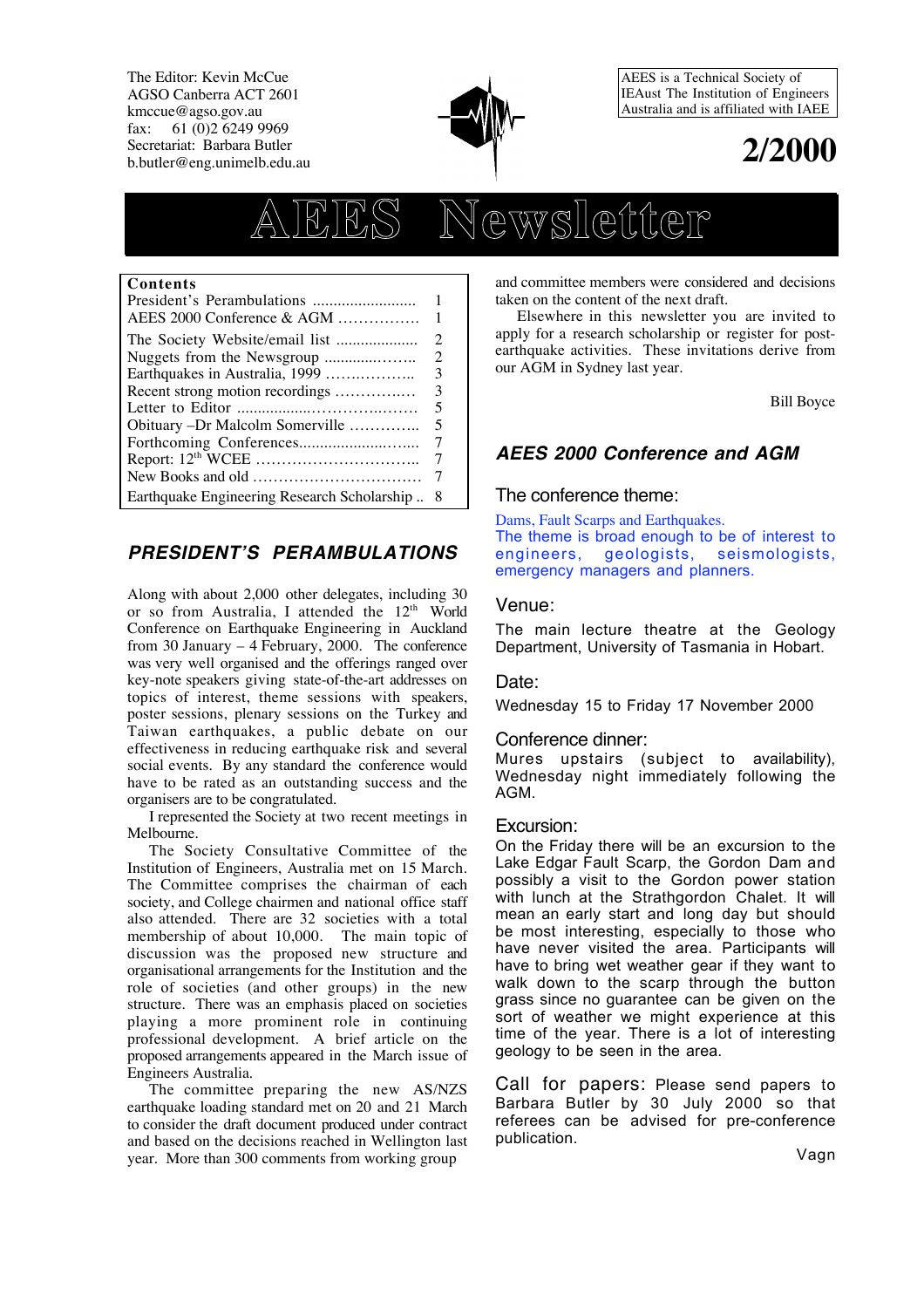## **The Society**

| <b>President</b> - Bill Boyce (Kinhill, Qld) |
|----------------------------------------------|
| Secretary - Russell Cuthbertson (Qld Uni)    |
| <b>Treasurer</b> - Colin Lynam (Qld Uni)     |

The state representatives are:

| NSW Michael Neville | Old | Gary Huftile  |
|---------------------|-----|---------------|
| Vic John Wilson     | Tas | Vagn Jensen   |
| ACT Kevin McCue     | SA. | Mike Griffith |
| WA Peter Gregson    |     |               |

IAEE National Delegate is John Wilson (UniMelb). The AEES Webmaster is Vaughan Wesson (SRC). Barbara Butler manages the Secretariat from Melbourne University.

## **The Society website/email list**

Dear AEES Members,

The AEES web site is at www.aees.org.au We will again use an online form for registrations for the November AEES conference in Hobart and are always looking for suggestions on other things to be included besides copies of the newsletter and details about relevant up coming conferences:

- details of interesting recent publications
- significant research projects in earthquake engineering (in Australia?)
- links to other relevant Web sites

Please send contributions/suggestions via email to "vaughan@seis.com.au"

Cheers, Vaughan Wesson

The AEES email list is operated by the Seismology Research Centre, Melbourne. If you would like to register please notify Vaughan Wesson vaughan@seis.com.au

## **AEES REGISTER OF POST-EARTHQUAKE ENGINEERS**

At the 1998 AGM in Perth, the Society resolved to establish, on a state basis, registers of people who could be mobilised for post-earthquake activities. This had been discussed previously but to date no action had been taken.

The executive discussed the matter at length during 1999 and raised some concerns, such as:

- privacy considerations;
- the difficulty of maintaining the list:
- our inability to verify competency of persons on the list;
- potential liability issues.

It is interesting to note that the New Zealand Society for Earthquake Engineering has been considering this issue for some years and published a paper in the December 1998 issue of their Bulletin; "Post Earthquake Response: Issues associated with compiling a register of engineers", by D.R. Brunsdon & R.B. Shephard.

It was agreed at the 1999 AGM in Sydney that we would publish an invitation for members to express their interest.

If it is likely you would be available to carry out post-earthquake activities after a damaging earthquake in Australia, and if you would wish to appear on a list of such persons which would be forwarded to the relevant State Emergency Services authority, could you please send your details to Mrs Barbara Butler.

Note that this is different from being on a reconnaissance team.

Bill Boyce

## **Sub-Committee Reports:**

Some progress to report at last on activities of two of the AEES committees established at the 1996 Adelaide AGM.

#### • Revision of the intensity scale

BGR, The German equivalent of AGSO, has recently revised the European Intensity Scale with publication by Dr Gottfried Grunthal of a booklet titled European Macroseismic Scale 1998. A copy has been distributed to committee members Gary Gibson Vic, Peter Gregson WA, Russell Cuthbertson Qld, David Love SA and Kevin McCue ACT for comment. It is proposed that this scale be adopted for use in Australia if applicable and after any modification for local building practice, materials and foundations that are considered necessary.

#### • Aftershock study

Charles Bubb has commenced a desktop study of world systems for reporting on the likelihood of potentially damaging aftershocks following a US practice has been investigated and the literature including the recent WCEE Proceedings searched for relevant material. A report for the AEES Executive is in progress.

## **NUGGETS FROM THE NEWSGROUP - A REGULAR FEATURE BY CHARLES BUBB**

Jai Mahal opined in a recent newsgroup that "apparent contradiction reflects the primitive knowledge of seismogenesis in stable continental region and is at the root of problem of risk assessment of an earthquake"

#### KOYNA EARTHQUAKE IS NOT A SURPRISE FOR MAHARASHTRA

Koyna - The 12 March 2000 Koyna India earthquake of 5.6 magnitude on the Richter scale should not have been a surprise.

Since the early sixties this region of western Maharashtra - where the famous Koyna dam is situated - has experienced several tremors. Experts suggest this is so as the state is covered by the Deccan traps.

The Maharashtra Disaster Management Plan - after the devastating September 30, 1993 earthquake - has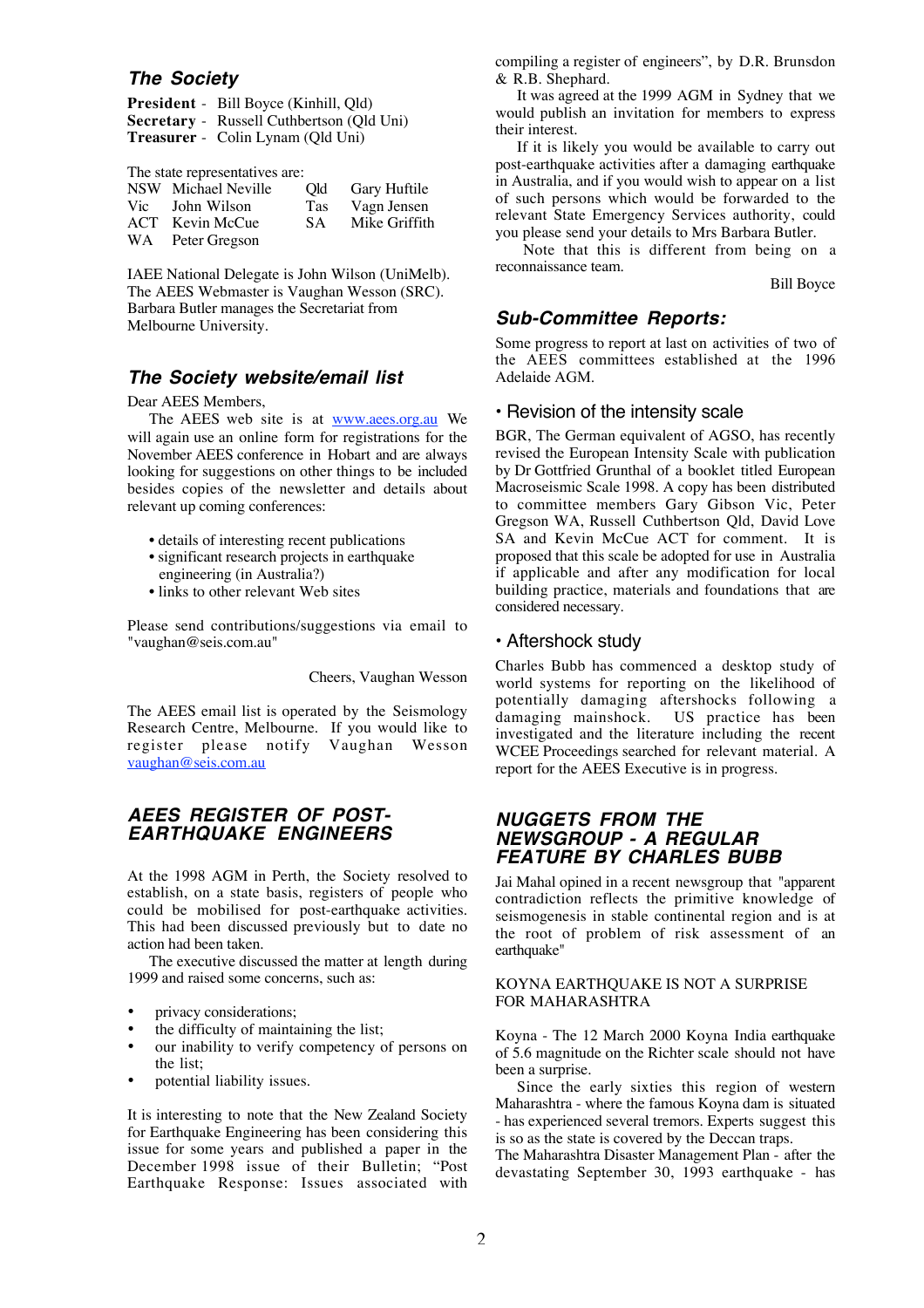identified Mumbai, Latur, Beed, Parbhani, Nanded, Nagpur, Nashik, Pune, Satara, Sangli and Ratnagiri as the districts with maximum earthquake risk. Other than the 1993 earthquake which shook Latur with 6.4 Richter magnitude - another devastating quake occured on December 11, 1967 at Koyna with magnitude of 6.5 on the Richter scale - which claimed several lives and caused immense damage to property.

Latur, from where Maharashtra chief minister Vilasrao Deshmukh hails, claimed over 8000 lives, over 25000 livestock besides damage to property on September 30, 1993.

According to experts and geophysicists, Maharashtra occupies the central-western portion of peninsular India, technically an intraplate continental area. Research reveal that most of the state is covered by the Deccan traps - a sequence of basalt flows formed over 65 million years ago. Though this area was known to be seismically stable, this belief was shattered by the Koyna and Latur earthquakes. This led to review of the seismic history and stability which found as many as 12 districts to be earthquake-prone.

Thus, tectonic stability in the Deccan plateau may appear to be inconsistent with observed level of seismicity – this apparent contradiction reflects the primitive knowledge of seismogenesis in stable continental region and is at the root of problem of risk assessment of an earthquake, according to a paper on risk analysis which was prepared as part of Maharashtra Emergency Earthquake Rehabilitation Programme under the MDMP.

In fact, the Koyna region receives maximum number of tremors in Maharashtra. During the 35 years between 1963 and 1998, the Koyna region has faced 102,715 tremors, of which 79 were above magnitude of 4 Richter and eight were above magnitude 5 Richter. Excluding the Koyna region, the other regions of Killari, Khardi (Bhatsa) and Medhi (Surya), there have been 137 tremors up to 1996 of which 121 tremors were of magnitude 3 Richter or above in Maharashtra and neighbouring areas.

The Jabalpur earthquake of May 23, 1997 which claimed at least 40 lives and injured 1000 others with its epicentre a bit far away from the Bargi dam of the Sardar Sarovar Narmada project - also reveals that the neighbouring state of Madhya Pradesh is not a stable zone. The adjacent Karnataka state also experienced earthquakes of mild intensity in the past. The Jabalpur earthquake measured 6 on Richter scale, reports UNI (Ed. - not in USGS database).

Peninsula India is, like Australia, intraplate and so the earthquake activity there is of considerable interest to us.

#### *Charles*

\_\_\_\_\_\_\_\_\_\_\_\_\_\_\_\_\_\_\_\_\_\_\_\_\_\_\_\_\_\_\_\_\_\_\_\_\_\_\_\_\_\_\_ *The AEES subscription year will change in 2001; from calendar to fiscal year. It is expensive to send each member an individual reminder that fees are due so please help us by sending your subscription for 1999/2000 to AEES (attn: Barbara Butler, Civil and Environmental Engineering Dept, Melbourne University Parkville Vic 3052) or renew through IEAust's annual subscription system by marking AEES your preferred Society. If you change address or if you know a member who is not receiving the*

*newsletter please advise the Secretary, many newsletters are returned.*

#### **Earthquakes in Australia – October to December 1999**

This extract is from the AGSO database which includes data from Primary Industries and Resources SA, The Seismology Research Centre Victoria and Universities of Tasmania and Queensland.

The last three months of the  $20<sup>th</sup>$  century were quiet in Australia, none of the earthquakes caused damage though quite a few of them were felt. Eastern Australia remained very quiet.

| DD  | UTC      | Lat       | Long    | ML  | Place                 |
|-----|----------|-----------|---------|-----|-----------------------|
| Oct |          |           |         |     |                       |
| #09 | 81711.7  | $-37.759$ | 148.353 | 3.0 | Orbost Vic            |
| 10  | 40002.2  | $-31.59$  | 110.86  | 3.3 | Indian Ocean          |
| 14  | 194252.6 | $-38.54$  | 112.25  | 4.0 | Southern Ocean        |
| 17  | 132814.8 | $-13.9$   | 121.35  | 3.0 | <b>Scotts Reef WA</b> |
| 29  | 61557    | $-22.17$  | 113.78  | 3.2 | Learmonth WA          |
| #31 | 123639.5 | $-32.407$ | 138.572 | 3.5 | Carrieton SA          |
| Nov |          |           |         |     |                       |
| 04  | 183647.5 | $-15.97$  | 127.48  | 3.0 | Wyndham WA            |
| #06 | 145523.5 | $-32.389$ | 138.595 | 3.1 | Carrieton SA          |
| #09 | 50522.2  | $-28.82$  | 121.39  | 3.6 | Leonora WA            |
| #12 | 7555     | $-12.079$ | 130.561 | 3.9 | Darwin NT             |
| #15 | 31627.9  | $-35.405$ | 137.326 | 3.3 | Investigator Str      |
|     |          |           |         |     | SА                    |
| 21  | 214005.5 | $-19.839$ | 133.635 | 3.6 | Tennant Ck NT         |
| 30  | 151255.4 | $-21.24$  | 119.77  | 3.2 | Marble Bar WA         |
| Dec |          |           |         |     |                       |
| 01  | 152554.8 | $-27.18$  | 126.59  | 3.2 | Vic Desert WA         |
| 02  | 195009.5 | $-14.82$  | 126.74  | 4.0 | Kalumburu WA          |
| 09  | 192902.7 | $-20.27$  | 119.48  | 3.2 | Pt Hedland WA         |
| 16  | 123636.1 | $-16.84$  | 125.88  | 3.0 | Wyndham WA            |
| 31  | 84838.5  | $-33.18$  | 139.904 | 3.0 | Peterborough SA       |
|     |          |           |         |     |                       |

# earthquake reported felt

## **CLEARANCE OFFER ON CONFERENCE PROCEEDINGS**

Barbara Butler still has copies of our early conference proceedings, more than she can store. We can't sell them quickly so will give them away! Proceedings are yours for the price of postage: fax: 03 8344 4616 or b.butler@eng.unimelb.edu.au

### **Recent Strong Motion Records obtained in Australia**

The Appin NSW earthquake happened on Wednesday,  $17<sup>th</sup>$  of March 1999 at  $12:58 \text{pm}$  EDST. The parameters of the earthquake were: Origin time: 01:58 UTC<br>Location: 150.739°E. Location: 150.739°E, 34.248°S Depth: 3.2km<br>Magnitude:  $M<sub>I</sub> = 4.8$  (ASC), 4.4 (SRC)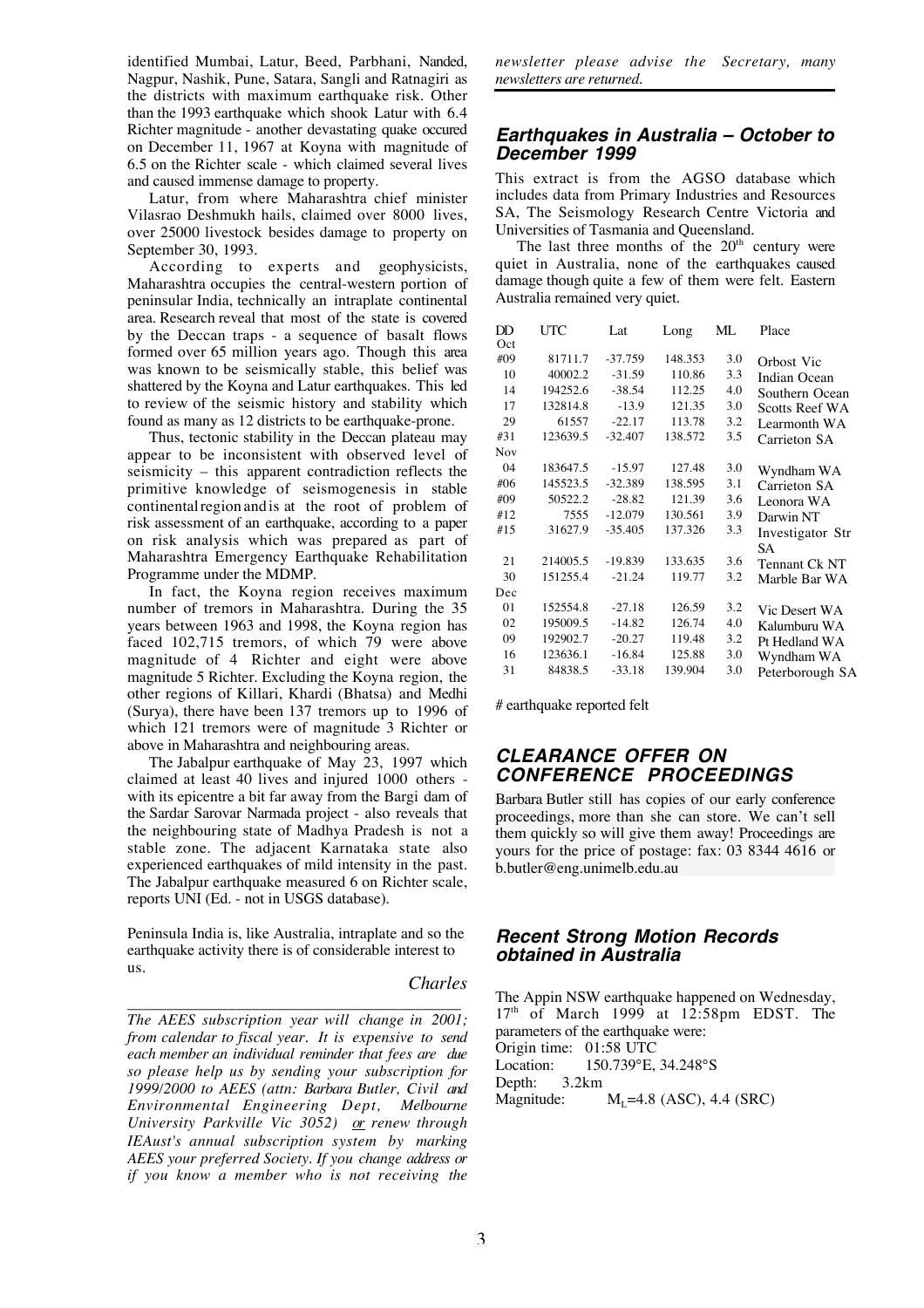The earthquake epicentre was about 6 km south of Appin, 6 km east of Wilton and about 60 kilometres southwest of Sydney. It was well recorded on AGSO's and SRC's accelerographs and seismographs at distances between 8 and 200km. The records on the instruments at Wollongong University on rock and soft sediment sites are shown below. The maximum accelerations recorded in Wollongong at about 24 km distance were  $3x10^{-3}$ g and  $5x10^{-3}$ g respectively.

A shallow earthquake of this magnitude could potentially cause some damage to a distance of a few kilometres. The earthquake tripped electrical circuit breakers causing loss of power supply to some 1000 users in the Appin area. The maximum reported

intensity at the epicentre was MMV. Reports of the earthquake being felt were received from the epicentral area, the south-west Sydney suburbs, and a few from north of Sydney. This size earthquake would be felt over a radius of about 100 kilometres (see the isoseismal map on next page).

No foreshocks were recorded and there was only one small aftershock about 50 minutes after the main event. There have been four earthquakes greater than magnitude 3 located in the Sydney southwest area over the past 10 years. The last earthquake of similar magnitude, ML 4.8, occurred about 10 km southeast of Appin on 15th of November 1981.

Cvetan Sinadinovski



Wollongong record on rock site of Appin earthquake 01:58UT 17.Mar.1999 MI=4.8

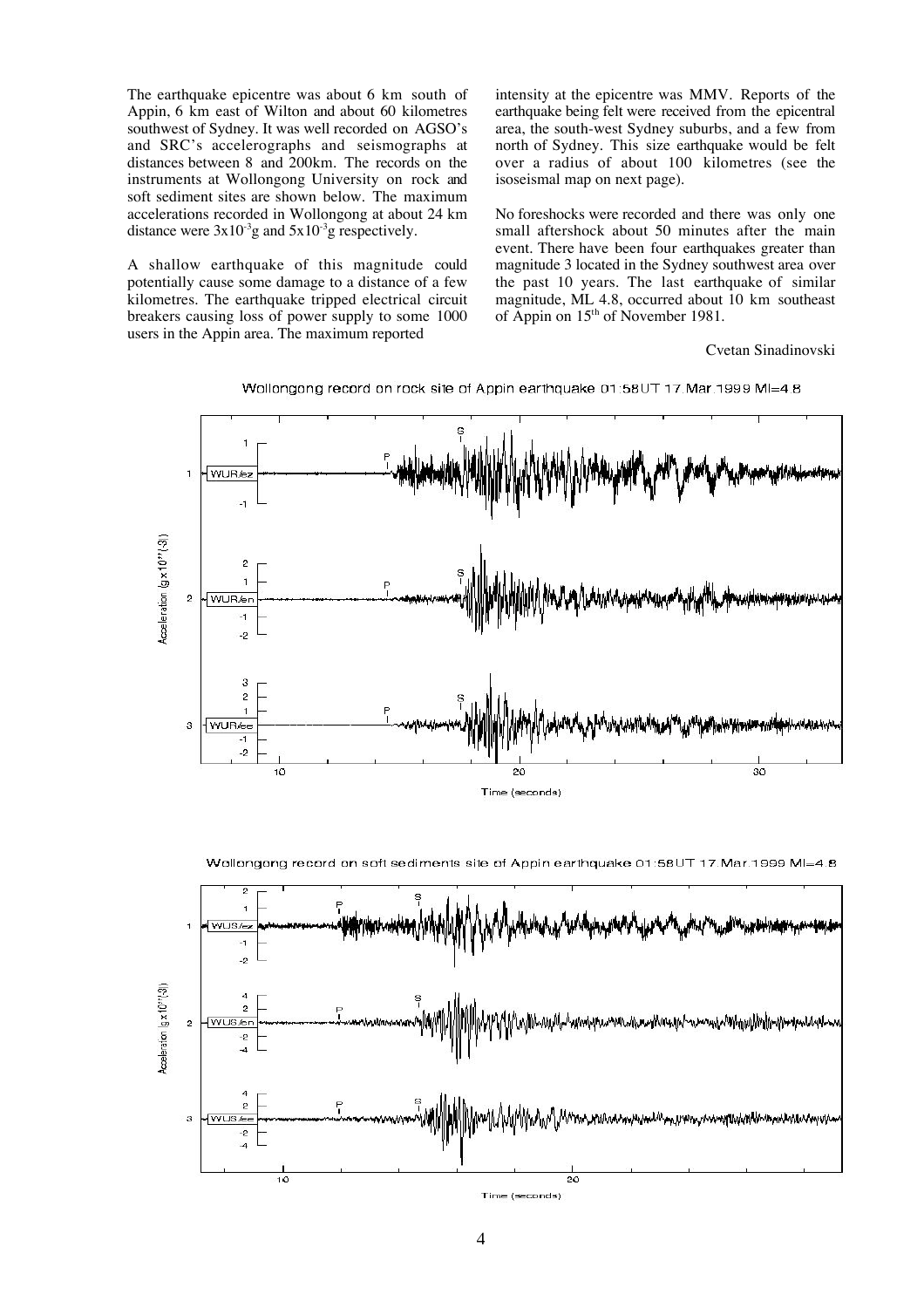

Information collected by AGSO and SRC to compile this isoseismal map of the Appin earthquake using the modified Mercalli scale.

### **Letters to the Editor:**

The outstanding success of the Hokudan Symposium and School on Active Faulting in Japan in January this year was achieved by a combination of excellent planning, organization, the generous hospitality of the Hokudan people, and the quality of the exchange of scientific results, opinions, and ideas.

The calm and efficient management by the organizers headed by the Secretary Koji Okumura and Director of the Operation Committee Takashi Nakata, both of the Hiroshima University, resulted in a smooth and flawless meeting. A crucial part was played by the group of devoted students who made sure that all the presentation media operated perfectly. A group of local volunteers helped with whatever was needed and translated from Japanese whenever needed.

The presentations covered all the various aspects of active faulting and hazard analysis, with case studies from all over the world, including spectacular accounts on the recent destructive earthquakes of Turkey and Taiwan.

What made this meeting different and special was the involvement of the local community. The people who suffered from the 1995 earthquake have built a unique museum which preserves the fault rupture and a damaged house. In an effort to commemorate the earthquake and its victims these people take turns telling the museum visitors about their dreadful

experience. We also had an opportunity to listen to people who came to the meeting and gave us a moving account on the 1995 earthquake as well as their lessons from it.

Many participants said that the high standard set by the organizers poses a difficult challenge for future meetings. Perhaps the only way to match or perhaps even surpass the Hokudan 2000 meeting would be a Hokudan 2005 meeting.

Shmulik Marco Geological Survey, ISRAEL

Takashi Nakata and Koji Okumura, Operational Committee and Daniela Pantosti and Alan Hull, Organizing Committee.

## **Tax Complaints? The Commonwealth Ombudsman May Be Able To Help**

As Government implements the new tax system it is possible that you may have a complaint about the actions or decisions of government agencies. If this occurs you should first try to resolve the problem directly with the agency concerned.

Individuals, businesses, clubs, groups, community organisations, Commonwealth grant recipients, charities and others who are not able to resolve a complaint with a Government agency, are able to raise the matter with the Special Tax Adviser to the Commonwealth Ombudsman.

The Ombudsman's Office has wide powers to conduct an independent investigation of complaints about Commonwealth Government agencies. The Office has statutory independence and a history of rigorous review. It may recommend that the agency provides a solution or remedy to your problem.

You can contact the Ombudsman's office for advice or assistance by;

• Calling the National Complaints Line on 1 300 362 072 (cost of a local call);

• Writing to GPO Box 442, Canberra ACT 2601;

• Accessing the Internet site at www.comb.gov.au or • Visiting your nearest Commonwealth Ombudsman's Office (located in all capital cities).

Col Lynam

IEAust have a comprehensive information database (for mainly Australian articles and publications) at: http://www.ieaust.org.au/engine/about.htm

\_\_\_\_\_\_\_\_\_\_\_\_\_\_\_\_\_\_\_\_\_\_\_\_\_\_\_\_\_\_\_\_\_\_\_\_\_\_\_\_\_\_\_

Would be very useful for any Australian engineer

\_\_\_\_\_\_\_\_\_\_\_\_\_\_\_\_\_\_\_\_\_\_\_\_\_\_\_\_\_\_\_\_\_\_\_\_\_\_\_\_\_\_\_

Regards Russ Cuthbertson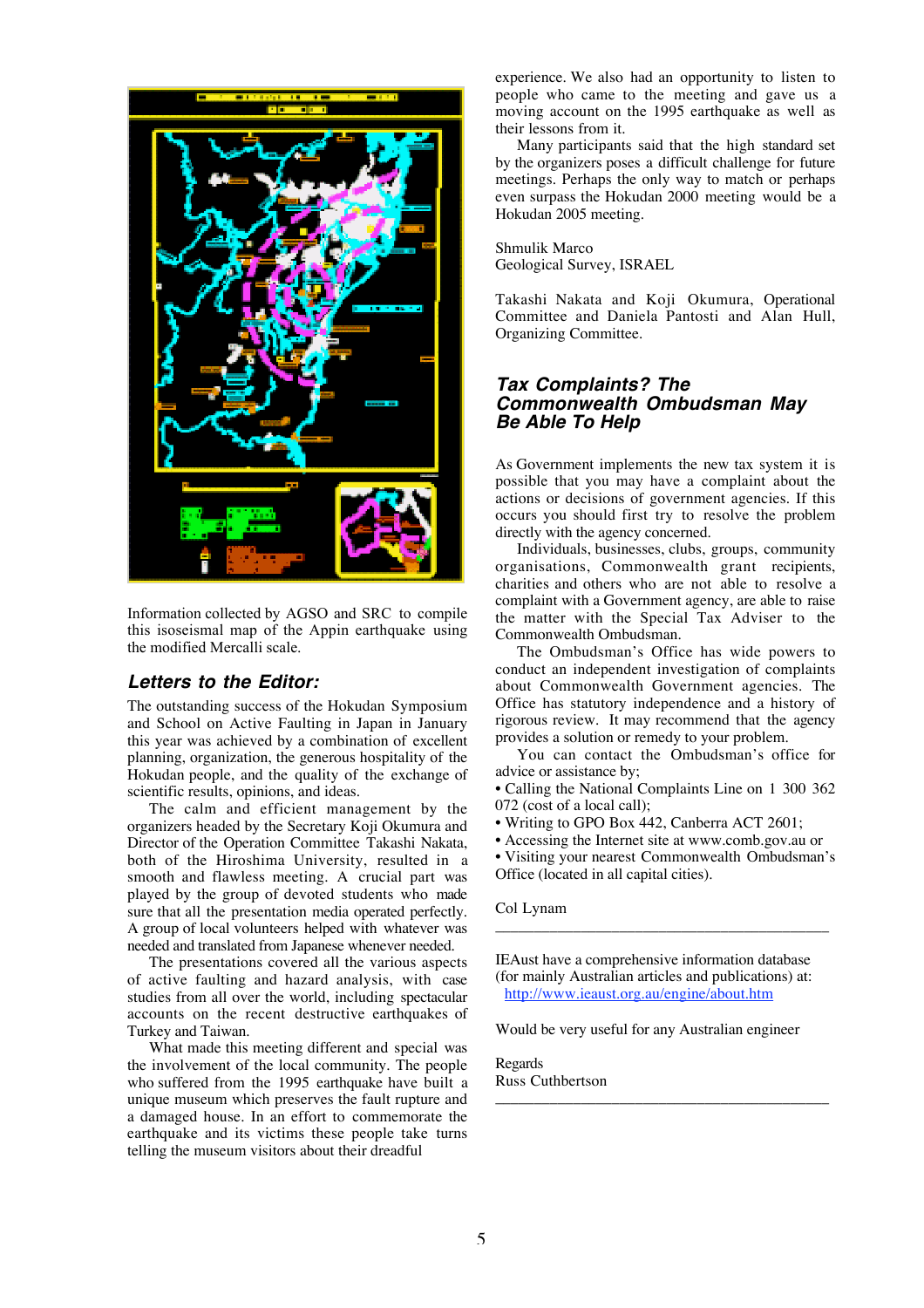## **Obituary**

We have tragically lost one of our wiser members. Dr Malcolm Somerville died in a house fire near Adelaide late last year and is sorely missed by his family, friends and colleagues in Australia and overseas. Softly spoken and with a wry sense of humour he would probably, as his brother Paul commented, have found something ironic about the date of his death; the ninth day of the ninth month of the ninety ninth year.

It is true to say that his work at AGSO will live on and affect many of us directly or indirectly; the response spectrum he devised for the Australian side of the joint new Loading Code was recently adopted by the code committee. His model of bathymetric focussing will one day be accepted as the cause of the unusually large Sissano tsunami on the north coast of Papua New Guinea in 1998. The focus of his work at AGSO, the strong motion program is continuing. The research and many consultancies he completed are a model for the next generation of engineering seismologists to learn from.

Malcolm graduated from the University of New England in Armidale where he grew up. He accepted a Fullbright scholarship to do his PhD at the University of California, Berkeley and subsequently spent much of his career in the US. He went on to work at CalTech and then with John A Blume and Associates as Chief Seismologist for several years, probably the most exciting years of his career. He worked on several major projects including the proposed highlevel radioactive waste repository site at Yucca Mountain, Nevada and induced seismicity in the oil fields of Colombia. Always willing to share his knowledge, he very much enjoyed a stint in Fiji at the University of the South Pacific lecturing in Physics in the footsteps of his father at UNE.

Quiet, intelligent, good humoured. If there was one word to describe him it was that he was a gentleman, an eccentric, rather old-fashioned gentleman who loved jazz, red wine, large Cuban cigars and engineering seismology. His counsel and company will be missed for a long time.

### **FORTHCOMING CONFERENCES**

• 27 – 30 June 2000. Western Pacific Geophysics Meeting, Tokyo Japan,

• 3 – 7 July 2000. The Australian Geoscience Convention, Sydney. One of the themes organised by Richard Hillis and Dietmar Muller is called: Defining Australia: The Australian Plate as Part of Planet Earth.

• 15 – 17 November 2000. *AEES* AGM and Annual Seminar in Hobart Tasmania. Organiser Vagn Jensen. The conference will include a visit to the Gordon Dam, one of the World's highest thin-arch concrete dams, and a dinner at a truly superb restaurant on the Hobart waterfront.

• 16 - 20 October 2000. Japan – 2nd Workshop of The APEC Cooperation for Earthquake Simulation ACES. Details next issue.

• 10 - 15 September 2000. European Seismological Commission, Lisbon Portugal. A workshop will be held there on "Historical Instruments and Documents in Seismology" (WSB-3).

• March 2001. The Australasian Structural Engineering Conference will be held on the Gold Coast.

• The 12<sup>th</sup> European Conference on Earthquake Engineering will be held in London in 2002.

### **REPORT: 12th World Conference on Earthquake Engineering, Auckland New Zealand - an Engineering Seismologist's perspective**

At the 8<sup>th</sup> World Conference of the International Association for Earthquake Engineering (IAEE) in 1984, Dr Frank Press announced a new initiative that resulted in the UN's decade project for the 1990s; the International Decade for Natural Disaster Reduction. The IAEE's contribution to the IDNDR resulted in the World Seismic Safety Initiative which was declared at the 9th WCEE in Kyoto and Tokyo in 1988. The Association is also involved in the Radius project.

The IAEE World Conferences are held every 4 years, the 12<sup>th</sup> in 2000 was held in Auckland NZ and was organised by the New Zealand National Society for Earthquake Engineering. It coincided with final completion of the IDNDR. The winning New Zealand bid to host the 12<sup>th</sup> WCEE was announced in Mexico in 1996 at the  $11<sup>th</sup>$  WCEE in Acapulco giving the NZNSEE just 4 years to make the necessary arrangements. AEES offered to assist and our members vetted submitted technical papers and also hosted or co-hosted several of the technical sessions.

More than 2050 delegates attended the conference from 74 countries and there were 6 parallel technical sessions. A format trialled in Acapulco was followed in Auckland in which most of the papers were poster presentations, the focus was on State-of-the-Art Plenary sessions and selected disciplinary based oral presentations. In a novel twist a debate was held on the Wednesday evening on the topic: That earthquake professionals are successfully meeting the challenges of reducing earthquake risk worldwide.

Even so the large participation and vast amount of information made it quite impossible for anyone to cover everything. The Industry stands were well attended and the poster presentations packed. The Proceedings were packed onto a CD which was distributed to delegates before the conference. Copies are available from the NZNSEE.

Dr Paul Somerville gave a State-of–the-Art presentation on Seismic Hazard evaluation particularly reducing the uncertainty which is an important factor for the new joint Loading Code. Mapping Recent faults is one of the ways to reduce the uncertainty in hazard estimates in Australia and New Zealand by both establishing the frequency of rare events and establishing a limit on their maximum magnitude.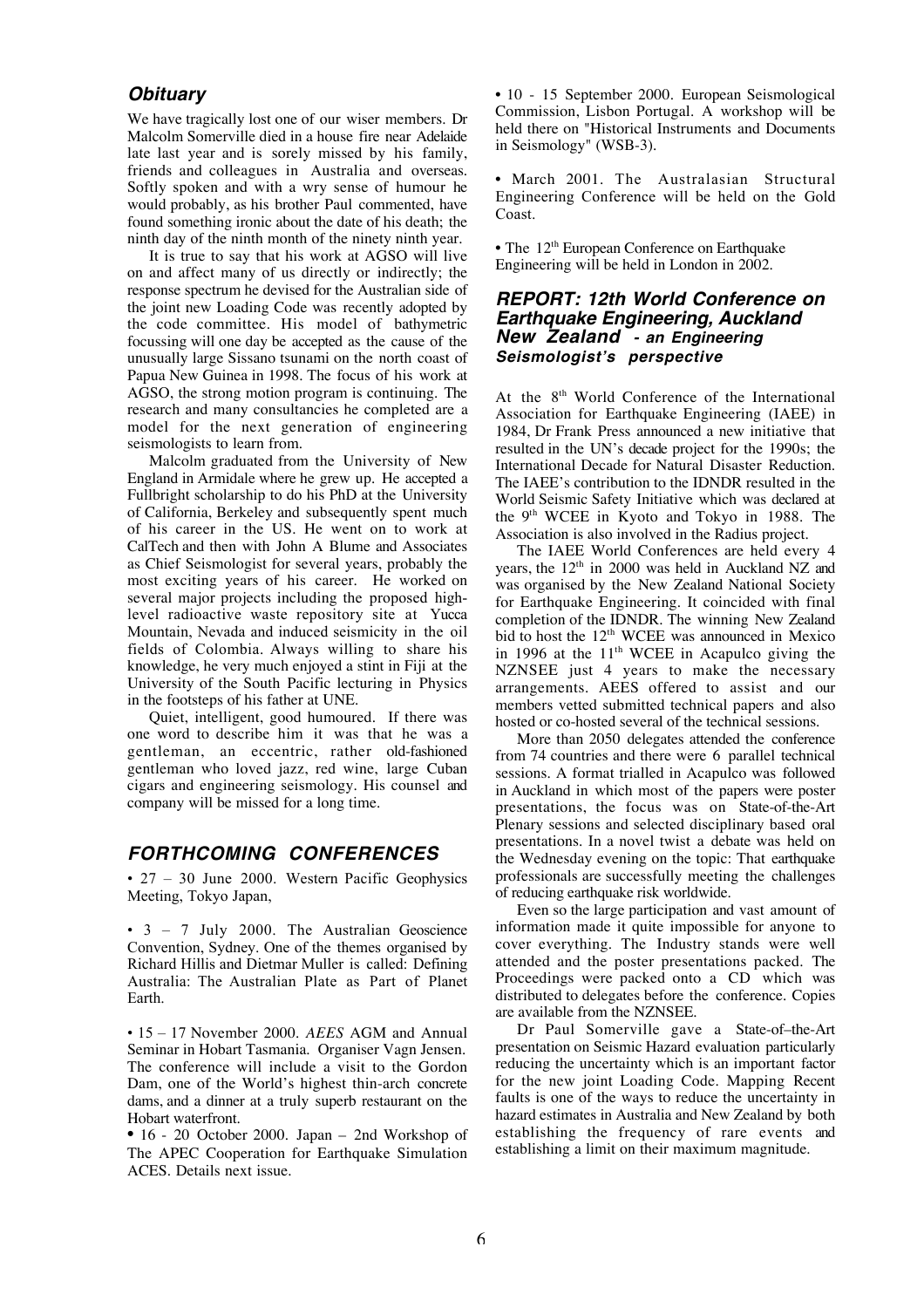Dr Shirley Mattingly's State-of–the-Art presentation was about successful projects worldwide which focussed on empowering communities to take responsibility for reducing their own risk from geohazards. She singled out the Pereira project in Colombia. The community was devastated by a magnitude 6.2 earthquake in 1999 but rallied and guided by Ana Campos put together a project which included rebuilding and a complete risk assessment including microzonation, building vulnerability and loss. All cities in Colombia with 10000 or more residents are required to do such a study but incorporation of the resulting spectra into the building Code is not yet mandatory (nor is it mandatory in Australia although LGAs may opt to so if they wish).

Considerable interest was shown in the new earthquake hazard source models for Australia, particularly from Canadian, Iranian and South African hazard assessment personnel who face similar intraplate modelling problems.

Victoria University's head of the School of Earth Sciences Professor Euan Smith and his PhD student Annemarie Christophersen presented a paper on their studies of the incidence of damaging aftershocks worldwide. This fitted in well with the Australian Earthquake Engineering Society initiative to provide a seed grant for a preliminary study of aftershocks in Australia.

One of the lessons of the Turkish earthquake was that communities were powerless to demand earthquake resistance in their buildings because of a lack of knowledge of the threat. We in Australia could be more proactive in educating children and adults via newspapers and other media though a destructive earthquake is not as likely to happen in our lifetime.

There is no substitute for data and the world's earthquake engineering community are clamouring for the (free) strong motion data recorded during the Turkish and Taiwanese earthquakes. Australian data are just as valuable but there are few free field instruments (mainly the JUMP program instruments) and even fewer buildings instrumented. The Commonwealth and State Governments should be made aware of the need for such instruments and to make the existing data readily available.

The Auckland conference was probably the best planned and executed conference of the five WCEEs I have attended since 1973, a tribute to Bob Park and his hard working committees.

The 12<sup>th</sup> European Conference on Earthquake Engineering will be held in London in 2002 and Dr Robert May from the British Society for Earthquake and Civil Engineering Dynamics has invited me to join the International Advisory Committee.

Kevin McCue

## **Encyclopedia of the World's Seismically Vulnerable Housing**

At the WCEE in Auckland in January and February this year, the Earthquake Engineering Research Institute (EERI) and IAEE announced a plan to develop an encyclopedia of characteristic global housing construction types using a standardised

comparative form. EERI and IAEE are seeking project participants willing to contribute information on housing in their own countries.

The goal of the encyclopedia is to determine the seismic vulnerability of the world's housing (Ed. - and then, presumably, to make recommendations for strengthening the most vulnerable to reduce the risk of disasters).

# **NEW (& OLD) BOOKS / REPORTS**

*The Day the Earth Shook* by Senior Constable Peter Holland recounts his participation in the recovery after the 1989 Newcastle Earthquake. Published in the March 2000 issue of the Australian Police Journal (Vol 54, No 1) it makes salutary reading for anyone with an interest in Australian earthquakes, particularly their effects on people and buildings..Copies \$3.50 from the Australian Police Journal att J Hawkins PO Box 45 Sydney NSW 2001)

- Awesome Forces. Ed Geoff Hicks and Hamish Campbell. Te Papa Press Wellington NZ. RRP \$NZ29.95 (Great photos covering earthquakes to climate change with large IGNS contribution – a good read)
- Perils of a Restless Planet. Ernest Zebrowski jnr. Cambridge Uni Press. RRP \$29.95 (Will both infuriate and educate you, an engineering and philosophical viewpoint on past disasters)
- Australian Seismological Report 1996 AGSO Sales Centre ph: 02 6249 9519, fax: 02 6249 9982
- Acceptable Risks for Major Infrastructure. Eds P Heinrichs and R Fell, Balkema 1995. Proceedings of the Seminar on Acceptable Risks for Extreme Events in the Planning and Design of Major Infrastructure. Sydney NSW Australia, 26 - 27 April 1994.
- Report on the January 17, 1995 Great Hyogo-Ken Nambu (Kobe) Earthquake. Lam Pham & M Griffith. CSIRO DBCE 95/175(M).
- Isoseismal Atlas of Australian Earthquakes Part 3 AGSO Record 1995/44, \$50 + pp. AGSO Sales Centre phone: 06 249 9519, fax: 06 249 9982
- Earthquakes and Geological Discovery by Bruce Bolt. W H Freeman and Co., 1993.
- Risks and Realities, Centre for Advanced Engineering University of Canterbury, Christchurch New Zealand. This book mainly presents the results of an investigation into the vulnerability of lifelines serving metropolitan Christchurch.
- Seismogenic and tsunamigenic processes in shallow subduction zones, eds. J. Sauber and R. Dmowska, Birkhauser Basel, 1999. (reprinted from a recent issue of Pure and Applied Geophysics). US\$44.50.